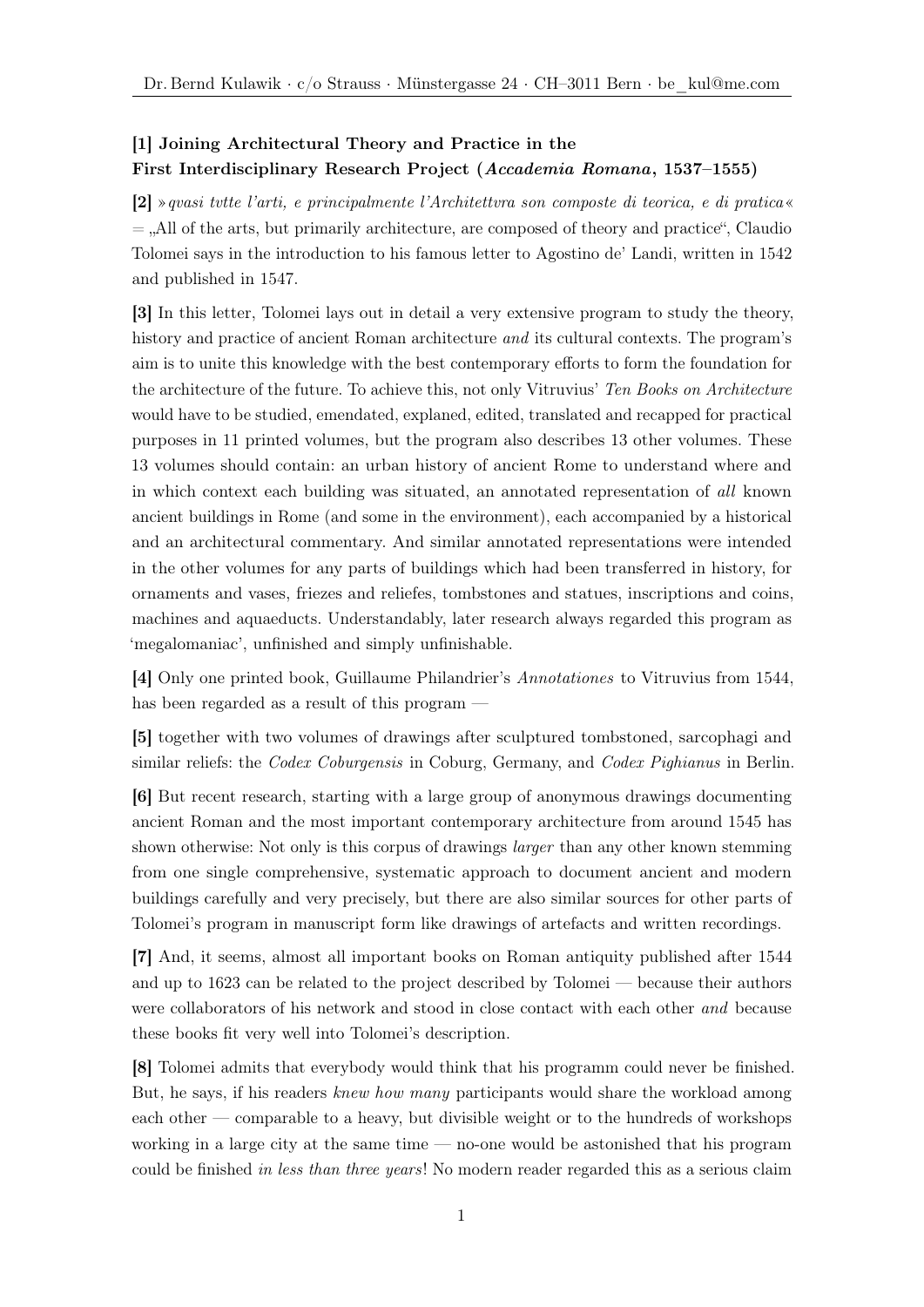in any way, even though at least large parts of the personal network around Tolomei to which he alludes here were known at least since the 19th century. But these relations were not investigated: After all, modern scholarship tends to respect the boundaries between disciplines and does *not* look over the fences into the neighbouring fields, even though »trans«- and/or »interdisciplinarity« have been the 'fashion of the day' for almost 30 years now. This could be seen as an irony of history, because it seems to be exactly *this* subdivision among the historical sciences that was *invented* by Tolomei's network to share the workload: Almost all of the printed »foundation charters« of disciplines like numismatics, epigraphy, archaeology, cultural history of antiquity or the theory and history of architecture were written by members of Tolomei's network. Among them were several craftsmen who became architects, artists or antiquarians while this network worked was active in Rome between 1535 and 1555.

[9] If we turn back to the citation from the beginning, that architecture consists of theory and practice more than any other art and if we remember the 11 volumes planned to deal with Vitruvius, we may see a close relation between this part of Tolomei's program and a handwritten proemio to a new edition of Vitruvius by Antonio da Sangallo the Younger written in 1531 and updated in 1539.

[10] In it, Sangallo complains that all editions of Vitruvius were full of mistakes and errors, misinterpretations and dark or corrupt text passages, because their editors were either architects or craftsmen who did not master Latin well enough, or they were philologists who had no idea about architecture.

[11] In fact, one may counter, there was Fra Giovanni Giocondo who was both: a brilliant architect-engineer and a learned man, whose edition of Vitruvius from 1511 was the first fully illustrated. And Sangallo knew Giocondo from their contemporaneous activities at the largest European building place since antiquity: the new basilica of St. Peter's in Rome. But it was known already in the 1530s that Giocondo's edition contained at least some mistakes. And the lack of annotations did not help to understand Vitruvius' text at all. Therefore, it seems that Sangallo's aim is not to disregard Fra Giocondo, but to explain why he regarded it as absolutely necessary to constitute a collective of learned men and craftsmen to create the best annotated edition of Vitruvius that could be made and which would be helpful to both groups of readers. Sangallo himself was not a trained architect but a carpenter who started to work as a young man for his uncles Giuliano — himself a venerable architect and investigator of ancient Roman architecture — and Antonio the Elder. Together with Giuliano, Sangallo came from Florence to Rome at the beginning of Julius II's papacy when the young carpenter was 18 years old and soon became the »right hand« of St. Peter's chief architect Bramante. In fact, it is said that Sangallo's practical experience helped Bramante to solve some engineering problems in the process of the complex construction.

[12] For example, Sangallo designed the scaffoldings for the vaults of the naves which can be regarded the largest of their kind since Antiquity. They were so famous that even 50 years later they were published in print as part of Lafréry's Speculum Romanae Magnificentiae,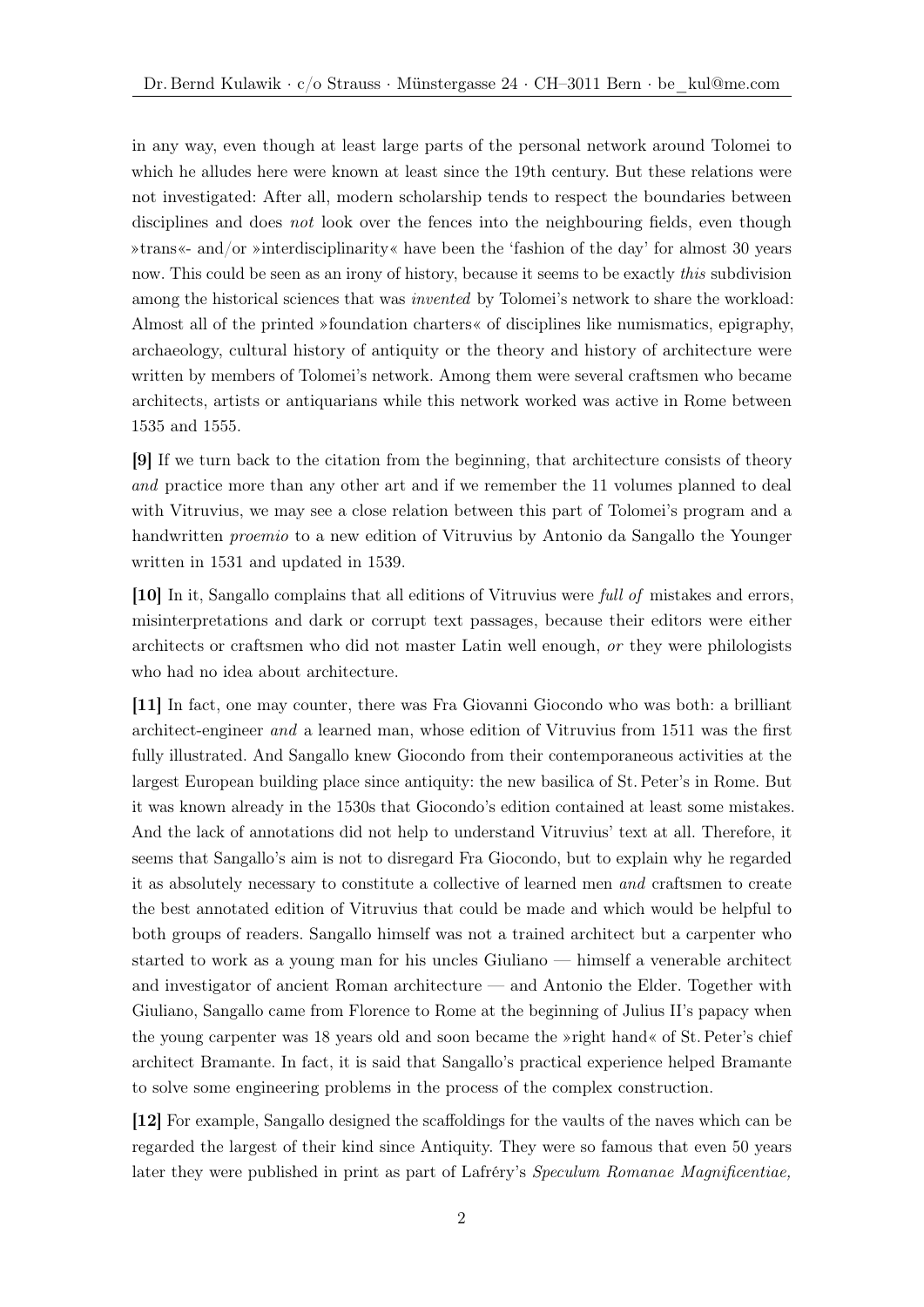[13] and they were in use (or rebuilt) for almost a century. So, we may assume that Sangallo's experience as a craftsman who became the leading architect of his time gave some weight to his proposal that both, the practical *and* the philological knowledge, were essential for the understanding of Vitruvius. That Sangallo was a member of Tolomei's network at least until 1544, two years before his death, is proven by several sources, and therefore we may firmly assume that his ideas were not only known to Tolomei but had an influence on his program.

[14] During Sangallo's service as chief architect of St. Peter's from 1537 until his death in 1546, his closest collaborator and representative as the head of the »site office« was Antonio Labacco, whose last name was acquired through his fame as a meticulous surveyor of ancient ruins who knew how to calculate precisely with the *abacus*, Italian:  $abac[c]$ o.

[15] While Sangallo was absent from the construction place of St. Peter's or Rome at all due to his many projects and duties as papal architect, Labacco did not only serve as his representative but also as the head of the carpenters who built the scaffoldings and other constructive parts as well as the famous large wooden model of Sangallo's final design for St. Peter's. After Sangallo's death, Michelangelo chased out all the members of the setta sangallescha (the Sangallo clan) from St. Peter's, and Labacco had to find other occupations: He published five engravings showing the last project of his master — one of which you see on the top right — and published one of the first books with very precise measurements of ancient Roman buildings, his Libro di Antonio Labacco appartenente a l'architettura in 1553. It was printed on a press in Labacco's house and seems to have been intended as a sort of scrapbook that could be extended with more prints over time. The same press in Labaccos house and very similar printing plates were used later by Jacopo Barozzi da Vignola for his Regola delli cinque ordini d'architettura from 1562 to which I will return soon. Therefore, we may assume that Labacco, like Sangallo and Vignola, had a closes relation to Tolomei's circle.

[16] And this assumption is supported very well by the activity of a certain Guielmo franciosio at the Fabbrica di San Pietro: Guielmo is the main draftman of the large corpus of drawings after ancient and contemporary architecture mentioned above and made in the service of Tolomei's network. Among these drawings is a set documenting Sangallo's project for St. Peter's so precisely and comprehensively

[17] that one could still build it today: As far as I know, there is no comparable set at least up to the 18th century for any large building project. Guielmo's drawings constitute the largest part of the so-called Codex Destailleur D at the Kunstbibliothek, Berlin, dedicated to a single monument. This codex containes 120 sheets and with more than 800 single drawings, and is closely related to a complementary set of some 100 sheets at the Albertina, Vienna. But, as it can now be established: both groups together only form the nucleus of a group of of some 850 sheets with over 3'500 single drawings, mostly by anonymous French draftsmen like Guielmo who was named Anonymous Destailleur by Hermann Egger when he discovered the Berlin-Vienna connection in 1903. Altogether, some 20–25 draftsmen seem to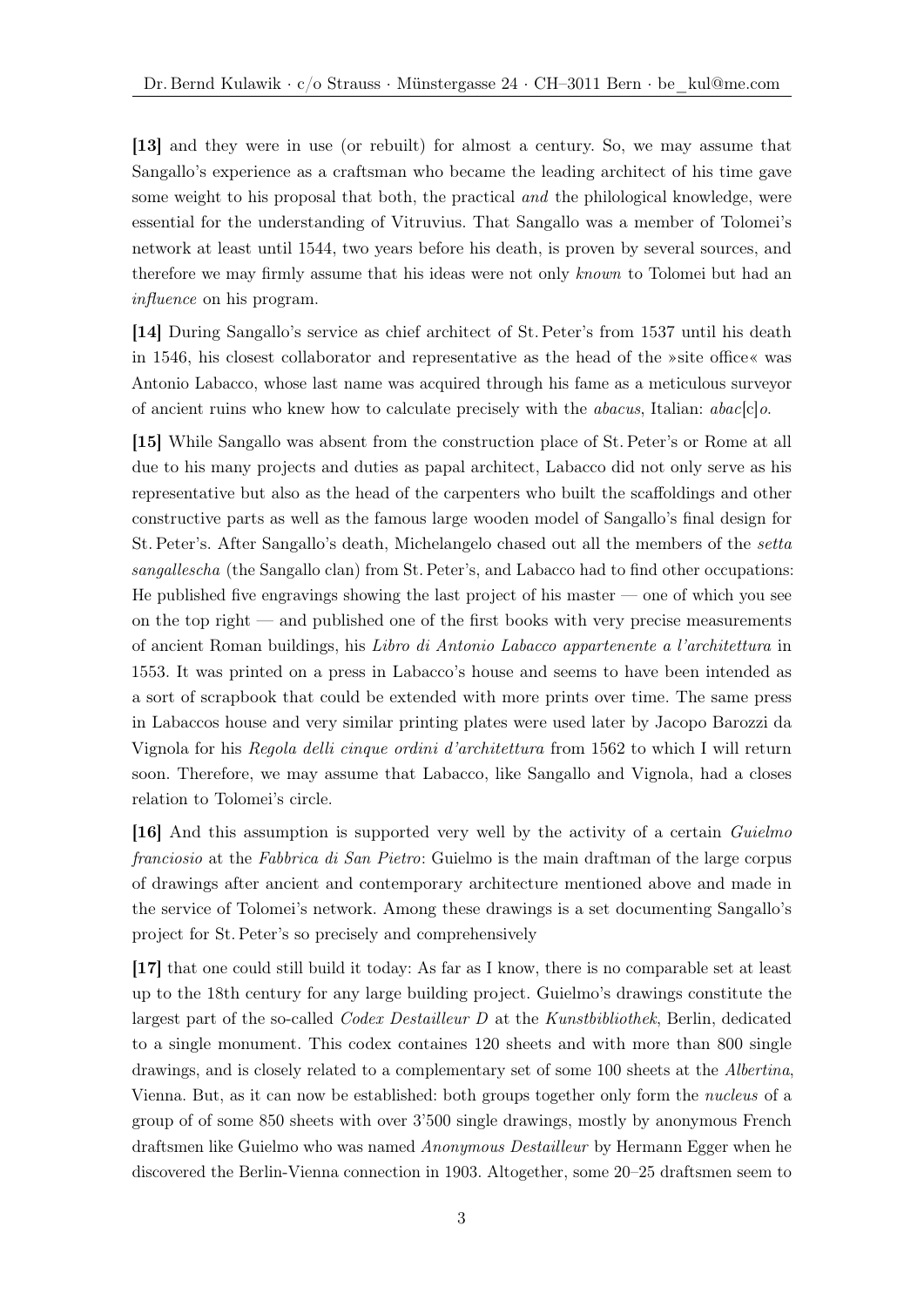have been involved in the measuring campaign over almost two decades which documented mostly ancient Roman buildings with a systematic precision and methodological approach that would not be rivalled by later campaigns up to the 19th century — not even by Antoine Desgodetz in the 1670s.

[18] One very remarkable feature of almost all of these drawings is their deviation from the typical architect's drawing methods established by 1540 and developed mostly in the environment of the Fabbrica di San Pietro: As Christof Thoenes has shown, the requirements of this large and complex structure together with the attempts to reconstruct and understand the lost drawings described by Vitruvius led to the development of the modern standards for architectural drawings from Giuliano da Sangallo and Bramante via Raphael to Peruzzi and Antonio da Sangallo the Younger. This mentioned deviation is characterized by an astonishing inobservance of these established methods, most of all:

[19] the proportional, scaled representation of architecture, and the preference of unscaled drawings where every part has the size needed to record all the measures precisely: This, as I learned from Robert Suckale, is a main feature of French carpenters' drawings of the late middle ages: So, Guielmo and his colleagues used this method familiar to them as craftsmen to record as much measurements as possible in a single drawing.

Most of the buildings documented by the French group in the 1540s and 50s disappeared, were damaged or even destroyed over the course of the following centuries

[20]—therefore, they form an incredibly important source for archaeology and architectural history that still has to be rediscovered and rewon and will surely overthrow some of our believes. Of course, the concepts of this measuring campaig, its methodology and execution presumably do not go back to an ordinary craftsman like Guielmo who worked only for a short period directly in Labacco's workshop at St. Peter's — obviously, to copy the drawings there — but most of the time as a poorly paid handyman like his French colleagues at the Fabbrica whom we may identify with some of the other draftsmen. They were not trained draftsmen or architects, though it seems possible that the young

[21] Jean Bullant was a member of this group before he went back to France to become a leading architect. From some features in the drawings like the clear separation of the drawing area, underdrawings and corrections made by a more trained hand or the establishment of a reference system between plans and overviews of larger buildings and their parts, we may deduce that one or more experienced draftsmen or even archtitects were the leaders of the French group during the measurings.

[22] The first person that comes to mind here is the already mentioned Jacopo Barozzi da Vignola who later became famous through his Regola delli cinque ordini published in or shortly before 1562: It became one of the most often reprinted books in the history of architecture and is based on his experiences in the service of Tolomei's circle that Vignola's biographers Vasari and Egnatio Danti call an »accademia«. I cannot discuss here why this accademia *cannot* be identified with the Accademia della Virt $\hat{u}$  — as it has been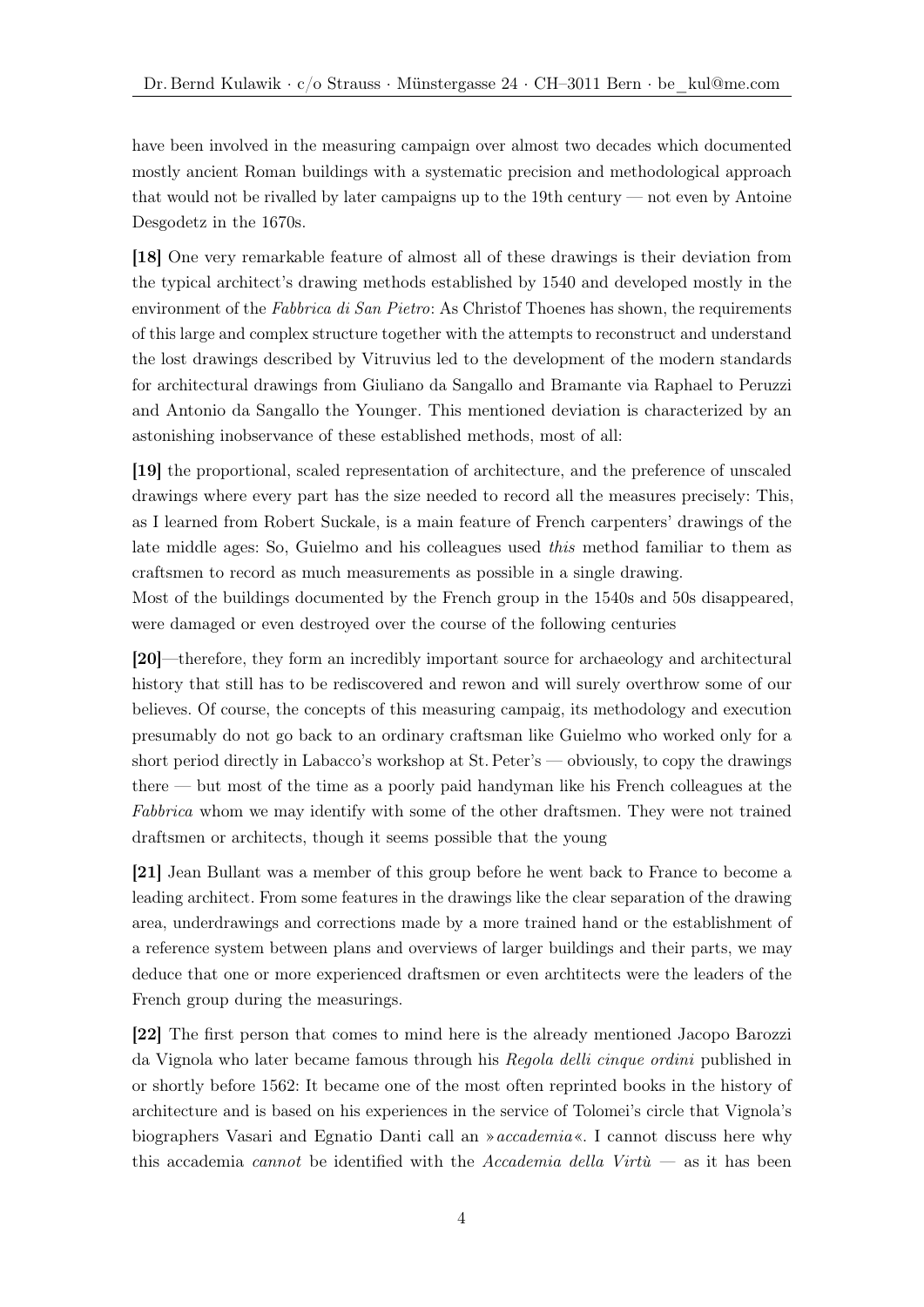done by almost anyone writing about the studies of antiquity in the sixteenth century, including myself —, but this network seems to have regarded itself as the successor of the famous Accademia Romana founded by Pomponio Leto in 1464 and active until the Sacco di Roma in 1527: For instance, some of its last members were also active members of the new Accademia and may — or rather: surely have — transmitted to Tolomei's network the ideas pursued in the first Accademia regarding the edition of Vitruvius and other ancient texts and the study of the Roman antiquities. Vasari reports that Vignola measured »all the antiquities in Rome« in the service of this  $Accademia$  — but, unfortunately, no drawings attributable to Vignola himself have been found yet to support that claim. My assumption is that Vignola did not measure and draw everything himself but that he led, instructed and trained the group of craftsmen around Guielmo. Vignola himself did not receive a professional training as an architect but rather as a painter and only slowly moved over to architecture:

[23] And it was his immense experience with classical Roman architecture — and its nonexisting 'system' of the orders — which made him one of the most renowned architects of his time and which led him to the development of his own system of the orders, demonstrated in the Regola. So, again, we find craftsmanship and practical experience paired with a knowledge of ancient architecture acquired in Tolomei's network that made a craftsman into a leading architect.

[24] Another important person from this network, though himself in Rome only for two years — at least, as far as we know by now — is Jacopo Strada. Today famous — or rather even: infamous — as a trader of antiquities, this remarkable man deserves a full rehabilitation as draftsman, printer, publisher and author, collector and advisor of collectors and patrons as well as an underestimated architect. The incredible informative upcoming book by Dirk Jacob Jansen, Urbanissime Strada, should start this rehabilitation. Strada was trained as a goldsmith in the workshop of Raphael's collaborator Giulio Romano in Mantova, but surely also learned much about architecture and antiquities from the architect of the famous Palazzo del Tè. For instance, Strada soon developed an interest in ancient medals and coins — and therefore, it is no wonder that he left the by far largest systematic collection of some 12'000 numismatic drawings with descriptions and annotations. This alone should raise the suspicion that his Magnum ac Novum Opus — today at the Forschungsbibliothek Gotha, Germany, and investigated only since 2015 in a research project — could have some relation to Tolomei's Accademia which, according to Tolomei's letter, planned to publish exactly such a work — though maybe not to this extent.

[25] We know that Strada wrote and published his first book on ancient coins, the Epitome Thesauri Antiquitatum in 1553 in Lyon  $-$ 

[26] a so-called Bildnisvitenbuch using the portraits of ancient emperors and their family members to illustrate their biographies — as a sort of entrance card to the Roman antiquarian network of Tolomei.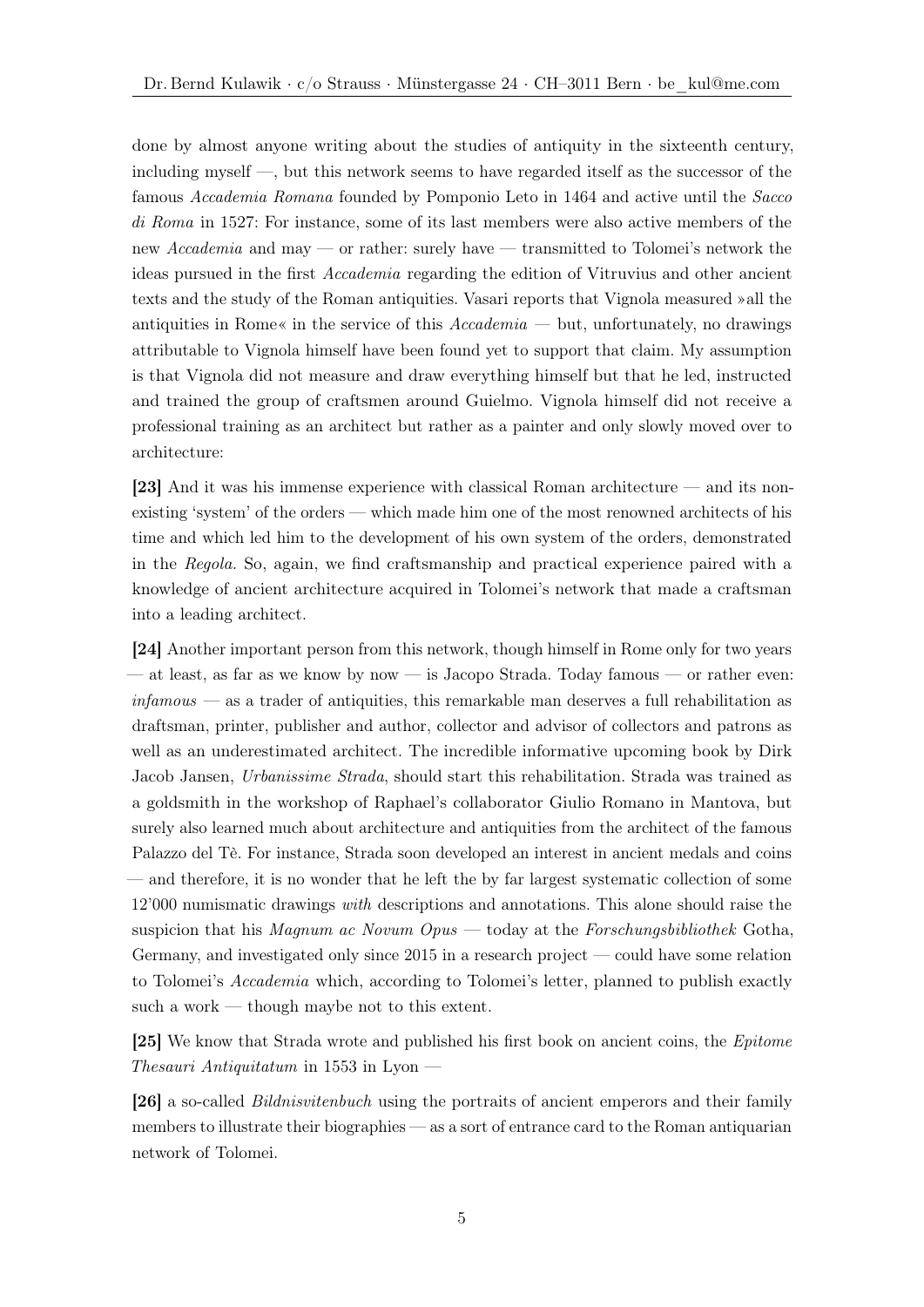[27] In Rome, Strada had young artists like Dosio working for him and documenting the medals and coins, but also statues and portrait busts or even Raphael's Loggie in the Vatican Palace in coloured drawings. When he — like many others of this network — left Rome in 1555 after the untimely death of Marcello Cervini, its *spiritus rector* and for the last three weeks of his life Pope Marcellus II — Strada went to Venice where he published two books by Onofrio Panvinio, who went angry because of several mistakes in them, so that Antonio Agostín, the 'father of numismatics', had to intervene.

[Agostín's short passage about the achievements of people like Strada, Ligorio, Goltzius and Enea Vico in the process of understanding ancient objects unfortunately has been misread and mistranslated by Mandowsky and Miller in their book on Ligorio, and since then has influenced the image of these non-academic artists-antiquarians in modern research: In fact (and in opposition to Mandowsky-Miller's interpretation) Agostín expresses his admiration for these artists, because they were trained to look and study objects of art very carefully and, therefore, were able to recognize things that the 'studied antiquarians' could not interpret and understand correctly. So, Agostín should be regarded among those of his times confirming the highly valued importance of a good training in the arts and crafts for the learned study of Antiquity.]

[28] But Strada also worked as an architect: Though a source from the imperial court calls him »our building master to all our buildings here« in Vienna, we have no firm proof yet that he really took part in the design, planning and execution of buildings other than the Antiquarium in Munich. But, as Dirk Jansen has shown, it is possible to ascribe to Strada not only the *Antiquarium*, planned for the collections of antiquities and books acquired by the Bavarian Prince Albrecht V with Strada's help, but also the Stallhof in Vienna, around 1558 presumably the largest Renaissance palace north of the Alps and comparable only to the Palazzo Farnese (with a strikingly different approach to the orders of the courtyard). Even the unfinished Schloss Neugebäude (that is: the New Castle Building) near Vienna could be Strada's work. So, if you look for exhibition galleries from the Renaissance, the two largest presumably are the work of Strada, who — on the other hand — already deserves a place in the »Eternal Hall of Fame of Architecture« for acquiring and publishing Sebastiano Serlio's Seventh Book.

[29] Finally, another craftsman has to be mentioned who became a leading architect in Tolomei's circle in Rome: During the 1540 Giangiorgio Trissino — who already had been a member of the first Accademia Romama before 1527— brought the young stonemason Andrea di Pietro della Gondola to Rome, where he took care of his education through the study of Roman antiquities and gave him the name Palladio. The rootedness of Palladio's buildings and books in precisely these studies of antiquity as well as their influence on any later architecture can hardly be overestimated. Though the vast research on Palladio is filling entire libraries, it does not seem that anyone ever asked how the young stonemason should have had the financial means to engage helpers, the ability to develop the conceptual frame of his studies and, finally, the know-how to measure the Roman buildings: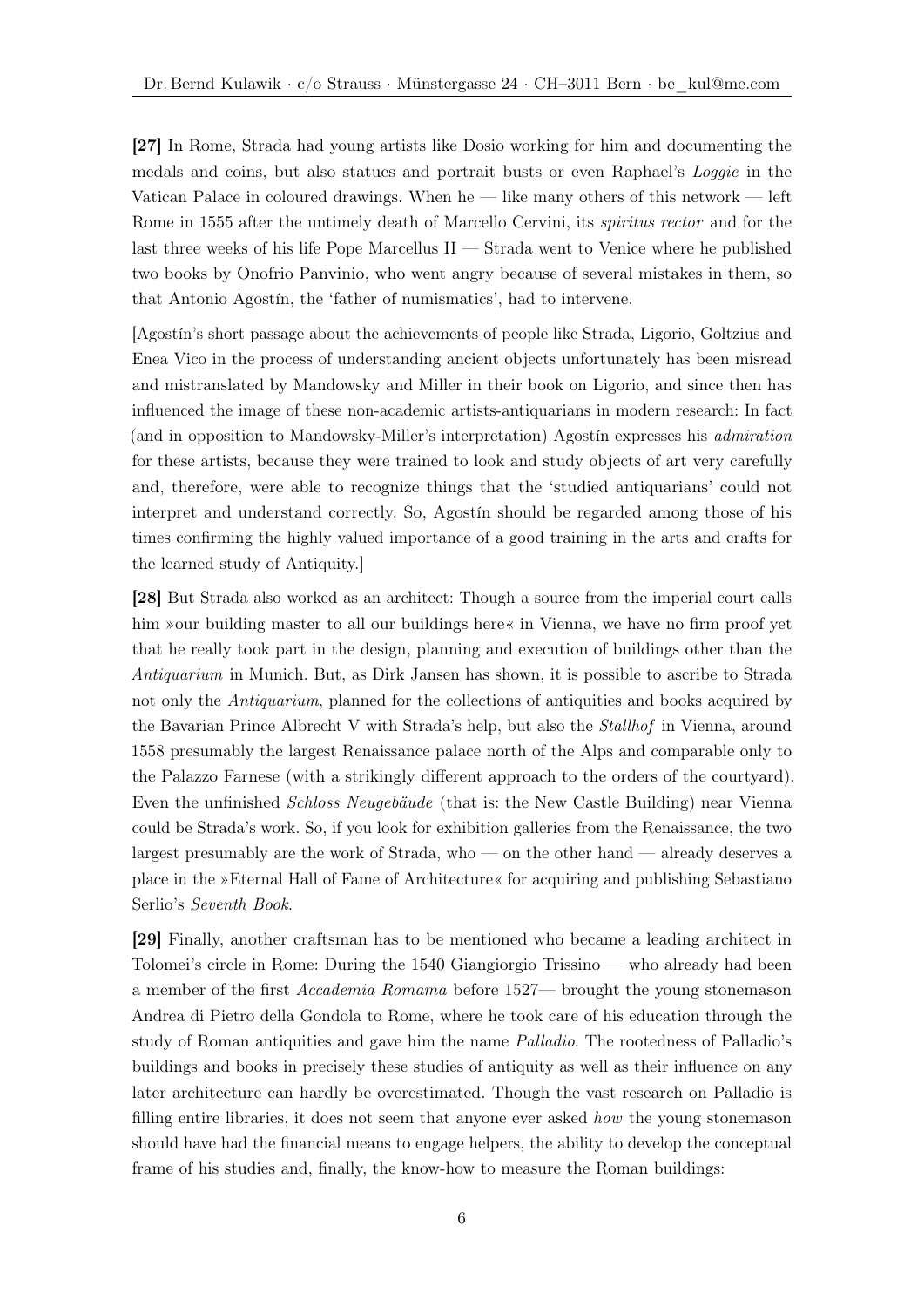[30] Some of his drawings are closely relatable to the circle around the Berlin Codex Destailleur D

[31] — as Heinz Spielmann observed already in 1966 —,

[32] and some drawings from this circle, made by anonymous French draftsmen including Guielmo franciosio, can be found among those attributed to Palladio and his workshop. That Palladio was introduced to Tolomei's Roman circle and collaborated with it is also confirmed by a note accompanying an inscription in the sylloge of Jean Matal, Agostín's close friend and secretary, today in the Vatican Library and the »foundation stone« of Theodor Mommsen's Corpus Inscriptionum Latinarum, started in 1853 and still active today at the Berlin-Brandenburg Adacemy of Sciences: There, Matal notes that an inscription was sent by Palladio from Vicenza via Ligorio to Rome.

[33] Another astonishing fact is that Trissino's friend Daniele Barbaro in or around 1555 decided to publish an annotated translation of Vitruvius even though Barbaro had no relation at all to architecture and its theory before. Therefore, he engaged the young Palladio to provide the illustrations for his translation and the Latin edition of 1567 and to help him understand the technical parts of the ancient text — so, we may say, that the collaboration of both, the stonemason and craftsman who became an architect by studying ancient buildings, and the learned patriarch of Aquileia who had studied Latin and Greek early in his youth: that this collaboration did not only fulfill what Sangallo had advised in his *proemio* in 1531/1539. But this collaboration also led to two results, the the Italian translation of Vitruvius from 1556 and the Latin edition of 1567, both annotated and illustrated and, therefore, corresponding remarkably precisely to two of the books described in Tolomei's program. — Though there are many more similar observations that allow to see Tolomei's network or Accademia as the roots of the modern historical disciplines and the scientific study of ancient Roman artefacts long before *archaeology* was  $\mu$ , invented  $\mu$  — according to modern historians —, the role of architecture and, therefore, of craftsmen and/or architects who usually started as craftsmen during those times in this first international and interdisciplinary research project developed by Tolomei's circle (and going back, at least, to the early approaches of Raphael and the first Accademia Romana) can hardly be *overestimated*: neither with regard to the development of the historical studies nor to their influence on the development of Western architecture — which was the *explicit* aim of Tolomei's project! And who would doubt the longlasting architectural influence of Vignola and Palladio while walking through our cities? But Tolomei's project and its realization is — with regard to the topic of this session — also important because it may teach us what can be achieved by true interdisciplinary cooperation not only among the historical sciences but also among persons representing theory and practice. — Therefore, a full reconstruction of Tolomei's interdisciplinary network joining architecture in theory and practice, learned men as well as craftsmen who became architects, and the regaining of their working results and their interrelations, respectively, promises to offer a lot of

[34] News from ancient Rome. — Thank you.